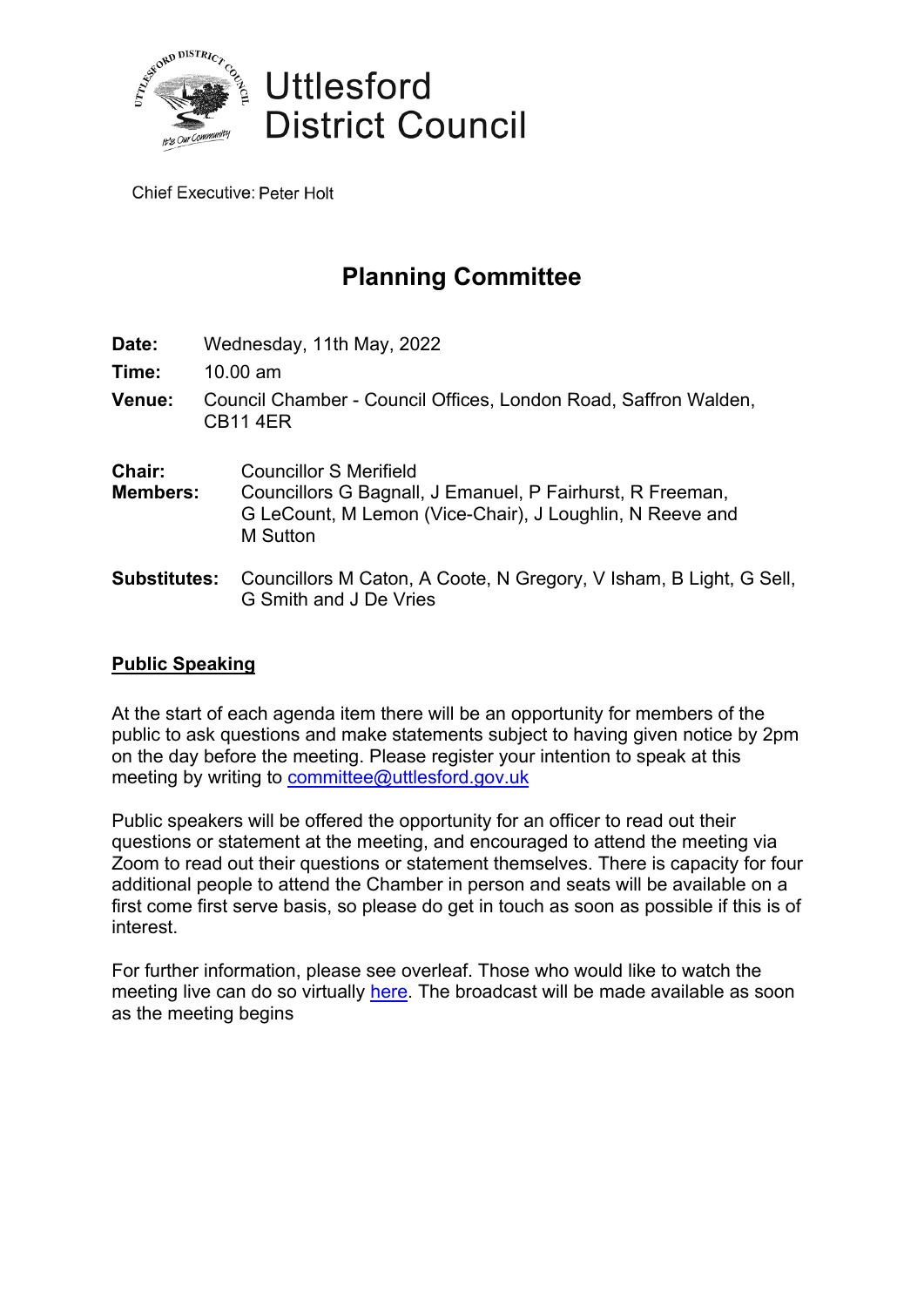### **AGENDA PART 1**

## **Open to Public and Press**

| 1                       | <b>Apologies for Absence and Declarations of Interest</b>                                                           |            |  |
|-------------------------|---------------------------------------------------------------------------------------------------------------------|------------|--|
|                         | To receive any apologies for absence and declarations of interest.                                                  |            |  |
| $\overline{2}$          | <b>Minutes of the Previous Meeting</b>                                                                              | $5 - 9$    |  |
|                         | To consider the minutes of the previous meeting.                                                                    |            |  |
| 3                       | <b>Speed and Quality Report</b>                                                                                     | $10 - 21$  |  |
|                         | To note the Speed and Quality report.                                                                               |            |  |
| $\overline{\mathbf{4}}$ | <b>S62A Applications</b>                                                                                            | 22         |  |
|                         | To note applications which have been submitted direct to the<br>Planning Inspectorate.                              |            |  |
| 5                       | PINS S62A/22/0000002 & UDC UTT/22/1040/PINS - Former<br><b>Friends' School, Mount Pleasant Road, SAFFRON WALDEN</b> | $23 - 68$  |  |
|                         | To consider application PINS S62A/22/0000002 & UDC<br>UTT/22/1040/PINS.                                             |            |  |
| 6                       | UTT/21/3311/OP - Land West of Garnetts, Dunmow Road,<br><b>TAKELEY</b>                                              | $69 - 147$ |  |
|                         | To consider application UTT/21/3311/OP.                                                                             |            |  |
| $\overline{7}$          | UTT/21/2488/OP - Land East of Parsonage Road, TAKELEY                                                               | 148 - 223  |  |
|                         | To consider application UTT/21/2488/OP.                                                                             |            |  |
| 8                       | UTT/22/0798/HHF - 54 Ross Close, SAFFRON WALDEN                                                                     | 224 - 231  |  |
|                         | To consider application UTT/22/0798/HHF.                                                                            |            |  |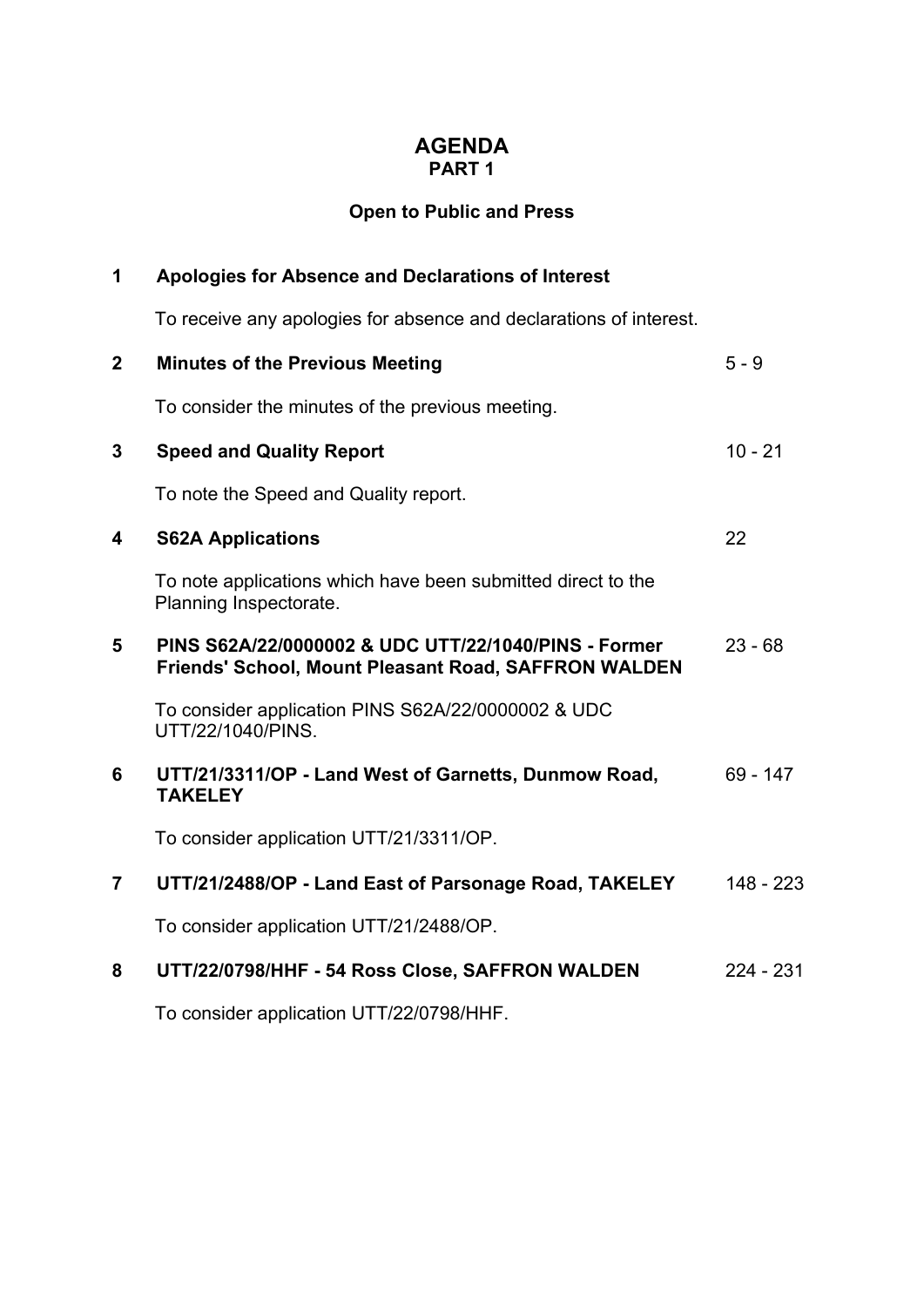### **9 Late List** 232 - 260

This document contains late submissions, updates or addendums to existing agenda items which are received up to and including the end of business on the Friday before Planning Committee. The late list is circulated after 3.00 pm and before 5.00 pm on the Monday prior to Planning Committee. This is a public document and it is published with the agenda papers on the UDC website.